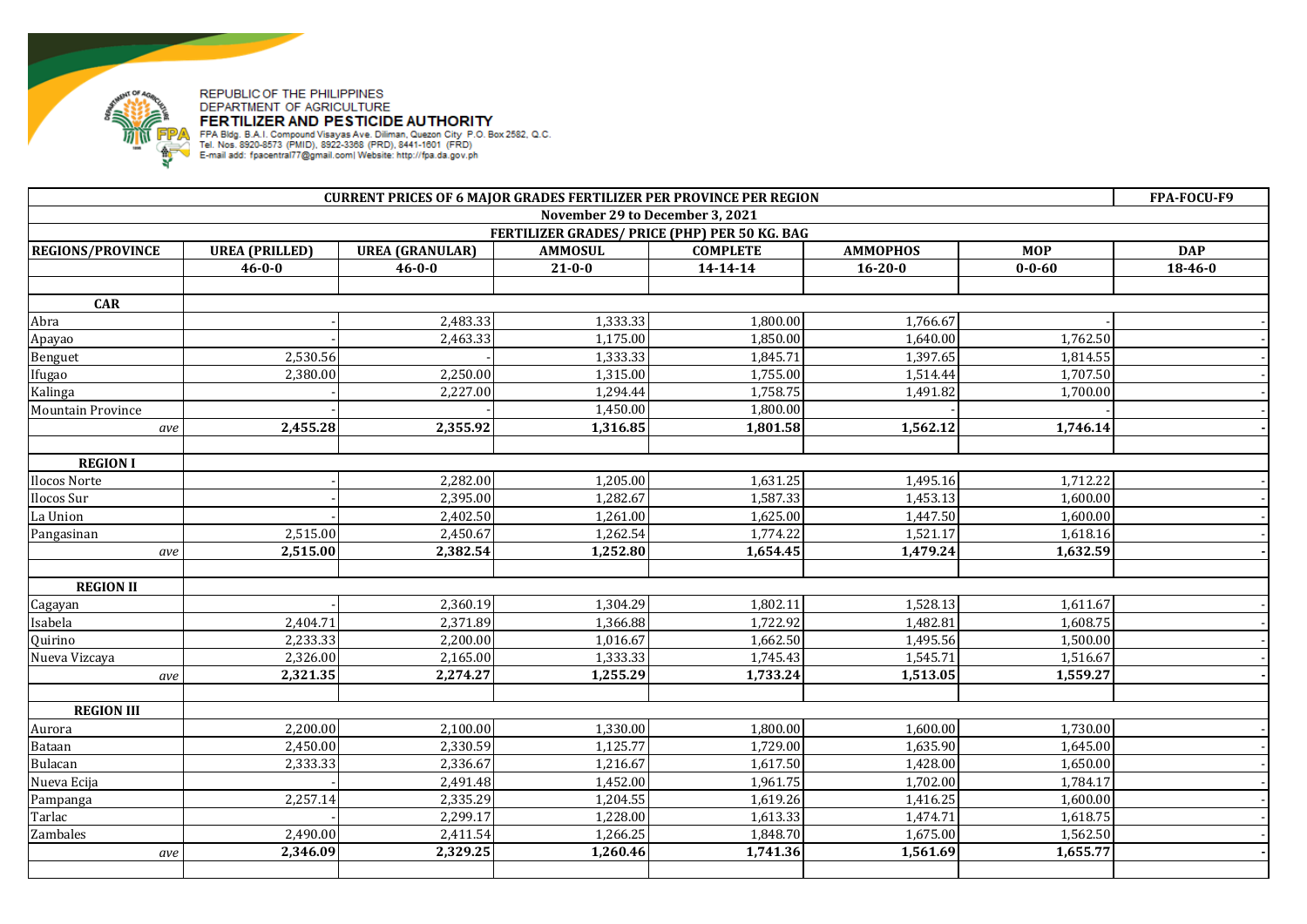| <b>REGION IV</b>       |          |          |          |          |          |                       |          |
|------------------------|----------|----------|----------|----------|----------|-----------------------|----------|
| Cavite                 | 2,060.00 | 2,050.00 | 961.25   | 1,661.11 | 1,435.00 | 1,744.44              | 2,100.00 |
| Laguna                 | 1,806.00 | 1,876.67 | 974.62   | 1,451.15 | 1,398.75 | 1,566.43              | 2,225.00 |
| <b>Batangas</b>        | 2,160.00 | 1,957.50 | 972.00   | 1,550.00 | 1,256.25 | 1,600.00              | 1,300.00 |
| Quezon                 | 2,212.50 | 2,285.00 | 1,090.00 | 1,643.00 | 1,684.29 | 1,820.00              | 1,550.00 |
| Occidental Mindoro     |          | 2,310.00 | 1,212.22 | 1,659.29 | 1,486.67 | 1,678.57              |          |
| Oriental Mindoro       |          | 2,139.00 | 1,245.00 | 1,600.00 | 1,480.00 | 1,600.00              |          |
| Marinduque             | 2,425.00 | 2,481.11 | 1,218.00 | 1,762.73 | 1,577.50 | 1,662.50              |          |
| Romblon                |          | 2,122.00 | 1,066.67 | 1,715.00 | 1,475.00 | 1,483.00              | 1,990.00 |
| Palawan                |          | 2,185.36 | 1,200.50 | 1,635.38 | 1,541.90 | 1,755.63              | 2,212.50 |
| Rizal                  | 2200.00  | 2250     | 1475     | 1816.67  | 1896.25  | 2012.5                |          |
| ave                    | 2,143.92 | 2,165.66 | 1,141.53 | 1,649.43 | 1,523.16 | 1,692.31              | 1,896.25 |
|                        |          |          |          |          |          |                       |          |
| <b>REGION V</b>        |          |          |          |          |          |                       |          |
| Albay                  | 2,122.73 | 2,202.50 | 1,310.00 | 1,636.36 | 1,481.82 | 1,446.67              |          |
| <b>Camarines Norte</b> | 2,127.35 | 2,222.50 | 1,363.33 | 1,749.23 | 1,657.69 | 1,478.57              |          |
| Camarines Sur          | 2,159.62 | 2,195.00 | 1,352.86 | 1,688.57 | 1,575.00 | $\overline{1,}332.50$ |          |
| Catanduanes            | 2,015.00 |          | 1,205.00 | 1,703.75 | 1,600.00 |                       |          |
| Masbate                | 2,150.00 |          | 1,250.00 | 1,668.75 | 1,609.09 |                       |          |
| Sorsogon               | 2,103.33 | 2,165.00 | 1,190.00 | 1,625.56 | 1,530.00 | 1,385.83              |          |
| ave                    | 2,113.01 | 2,196.25 | 1,278.53 | 1,678.70 | 1,575.60 | 1,410.89              |          |
|                        |          |          |          |          |          |                       |          |
| <b>REGION VI</b>       |          |          |          |          |          |                       |          |
| Iloilo                 |          | 2,041.00 | 1,054.55 | 1,472.00 | 1,379.00 | 1,558.57              | 2,138.75 |
| Negros Occidental      | 2,275.36 |          | 1,206.43 | 1,631.92 | 1,483.93 | 2,643.33              | 1,877.50 |
| Antique                |          | 2,143.33 | 1.259.09 | 1,561.82 | 1,413.00 | 1,550.00              | 2,126.67 |
| Capiz                  |          | 2,008.00 | 987.00   | 1,425.00 | 1,332.00 | 1,517.14              | 1,968.75 |
| Aklan                  |          | 2,037.00 | 977.00   | 1,485.50 | 1,390.50 | 1,522.50              | 2,280.00 |
| Guimaras               |          | 1,996.00 | 962.00   | 1,499.00 | 1,332.00 | 1,552.22              | 1,900.00 |
| ave                    | 2,275.36 | 2,045.07 | 1,074.35 | 1,512.54 | 1,388.41 | 1,723.96              | 2,048.61 |
| <b>REGION VII</b>      |          |          |          |          |          |                       |          |
| Bohol                  | 2,267.50 |          | 1,013.33 | 1,572.25 | 1,462.50 | 1,533.33              | 2,320.00 |
| Negros Oriental        | 2,289.17 | 1,970.00 | 1,279.29 | 1,670.00 | 1,530.00 | 1,668.33              | 2,453.33 |
| Cebu                   | 2,206.67 |          | 1,045.83 | 1,506.25 | 1,464.29 | 1,516.67              | 2,260.00 |
| Siquijor               | 2,280.00 |          | 1,050.00 | 1,580.00 | 1,550.00 | 1,750.00              | 2,380.00 |
| ave                    | 2,260.84 | 1,970.00 | 1,097.11 | 1,582.13 | 1,501.70 | 1,617.08              | 2,353.33 |
|                        |          |          |          |          |          |                       |          |
|                        |          |          |          |          |          |                       |          |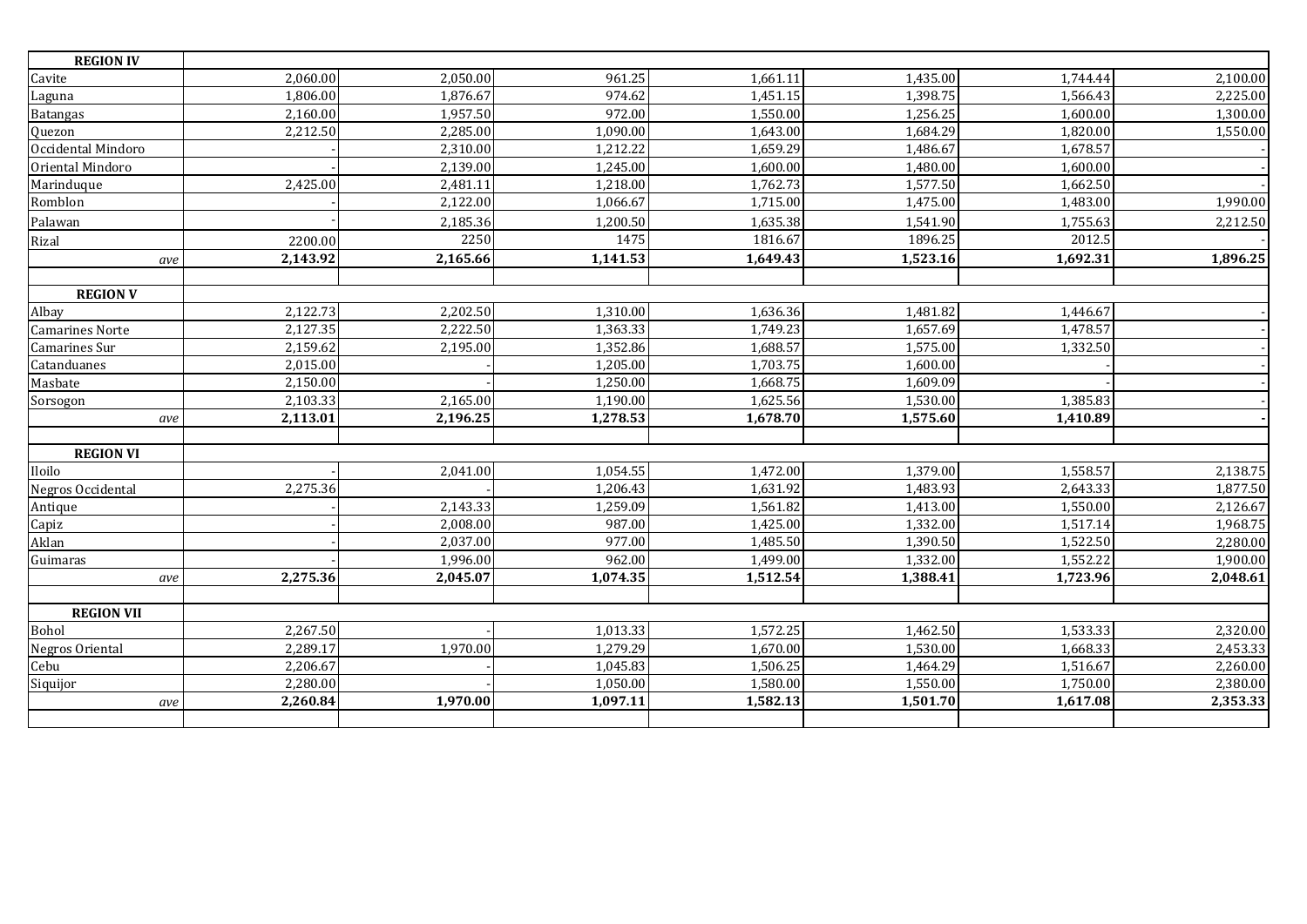| <b>REGION VIII</b>  |          |          |          |          |          |          |          |
|---------------------|----------|----------|----------|----------|----------|----------|----------|
| <b>Biliran</b>      | 2,137.50 | 2,150.00 | 1,177.50 | 1,576.88 | 1,277.33 | 1,522.86 | 1,883.33 |
| Eastern Samar       |          | 2,200.00 |          | 1,546.67 |          |          |          |
| Leyte               | 2,316.67 | 2,098.00 | 1,148.75 | 1,602.27 | 1,476.82 | 1,715.00 |          |
| Northern Samar      | 2,050.00 |          | 1,050.00 | 1,660.00 | 2,050.00 | 1,583.33 |          |
| Western Samar       | 2,116.67 |          | 1,050.00 | 1,650.00 | 1,493.33 | 1,525.00 |          |
| Southern Leyte      | 2,073.75 |          | 996.25   | 1,556.67 | 1,308.33 | 1,555.71 |          |
| ave                 | 2,138.92 | 2,149.33 | 1,084.50 | 1,598.75 | 1,521.16 | 1,580.38 | 1,883.33 |
|                     |          |          |          |          |          |          |          |
| <b>REGION IX</b>    |          |          |          |          |          |          |          |
| Zamboanga del Norte | 2,520.00 |          | 1,293.33 | 1,683.33 | 1,526.67 | 1,850.00 | 2,600.00 |
| Zamboanga del Sur   | 2,239.45 |          | 1,091.99 | 1,622.64 | 1,506.50 | 1,736.79 | 2,274.17 |
| Zamboanga Sibugay   | 1,950.00 |          | 956.67   | 1,570.00 | 1,470.00 | 1,550.00 | 1,900.00 |
| $\emph{ave}$        | 2,236.48 |          | 1,114.00 | 1,625.32 | 1,501.06 | 1,712.26 | 2,258.06 |
|                     |          |          |          |          |          |          |          |
| <b>REGION X</b>     |          |          |          |          |          |          |          |
| Bukidnon            | 2,087.58 |          | 980.00   | 1,471.25 | 1,377.86 | 1,590.20 | 2,135.83 |
| Lanao del Norte     | 2,225.83 |          | 1,180.38 | 1,627.78 | 1,536.67 | 1,666.67 | 2,340.00 |
| Misamis Occidental  | 2,186.25 |          | 1,060.91 | 1,618.33 | 1,517.78 | 1,687.86 | 2,260.00 |
| Misamis Oriental    | 2,172.00 |          | 1,114.55 | 1,483.50 | 1,425.56 | 1,613.89 | 2,156.11 |
| ave                 | 2,167.92 |          | 1,083.96 | 1,550.22 | 1,464.47 | 1,639.66 | 2,222.99 |
|                     |          |          |          |          |          |          |          |
| <b>REGION XI</b>    |          |          |          |          |          |          |          |
| Davao de Oro        | 2,189.00 | 2,166.67 | 1,053.42 | 1,471.00 | 1,353.20 | 1,656.33 | 2,241.29 |
| Davao del Norte     | 2,166.92 | 2,080.00 | 1,091.54 | 1,446.67 | 1,210.71 | 1,575.38 | 2,446.67 |
| Davao del Sur       | 2,211.50 |          | 1,118.45 | 1,516.81 | 1,392.05 | 1,730.00 | 2,437.86 |
| Davao Occidental    |          |          | 1,050.00 | 1,400.00 | 1,200.00 | 1,400.00 |          |
| Davao Oriental      | 2,188.33 | 2,275.00 | 1,200.00 | 1,539.00 | 1,362.50 | 1,761.67 | 2,250.00 |
| ave                 | 2,188.94 | 2,173.89 | 1,102.68 | 1,474.70 | 1,303.69 | 1,624.68 | 2,343.95 |
|                     |          |          |          |          |          |          |          |
| <b>REGION XII</b>   |          |          |          |          |          |          |          |
| North Cotabato      | 2,132.00 | 2,186.00 | 1,137.00 | 1,475.00 | 1,401.00 | 1,675.00 | 2,248.00 |
| Sarangani           | 2,067.00 | 2,100.00 | 1,039.00 | 1,461.00 | 1,359.00 | 1,628.00 | 2,221.00 |
| South Cotabato      | 2,124.00 | 2,168.00 | 1,098.00 | 1,495.00 | 1,384.00 | 1,604.00 | 2,150.00 |
| Sultan Kudarat      | 2,193.00 | 2,209.00 | 1,153.00 | 1,467.00 | 1,383.00 | 1,714.00 | 2,450.00 |
| ave                 | 2,129.00 | 2,165.75 | 1,106.75 | 1,474.50 | 1,381.75 | 1,655.25 | 2,267.25 |
|                     |          |          |          |          |          |          |          |
| <b>CARAGA</b>       |          |          |          |          |          |          |          |
| Agusan del Norte    | 1,773.89 |          | 985.91   | 1,474.55 | 1,424.00 | 1,696.00 | 2,005.00 |
| Agusan del Sur      |          | 2,054.29 | 1,063.89 | 1,423.13 | 1,377.14 | 1,688.57 | 2,500.00 |
| Surigao del Norte   |          | 2,175.00 | 1,125.00 | 1,535.00 | 1,446.67 | 1,743.33 |          |
| Surigao del Sur     | 1,962.00 | 2,321.67 | 1,055.45 | 1,518.18 | 1,401.82 | 1,676.25 | 2,350.00 |
| ave                 | 1,867.95 | 2,183.65 | 1,057.56 | 1,487.72 | 1,412.41 | 1,701.04 | 2,285.00 |
| <b>BARMM</b>        |          |          |          |          |          |          |          |
|                     |          |          |          |          |          |          |          |
| Basilan             |          |          |          |          |          |          |          |